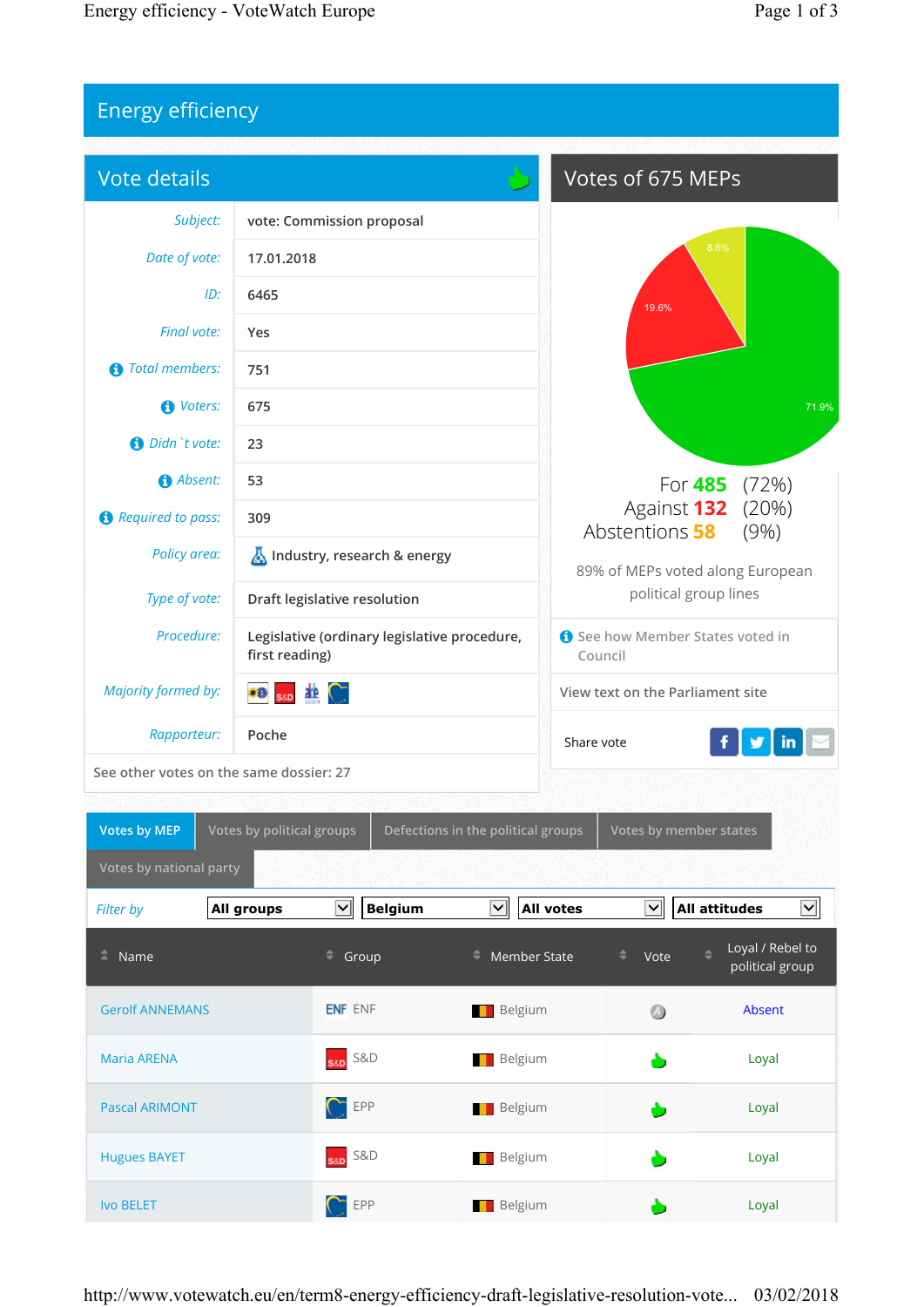| $N = \mathsf{Name}$          | $\equiv$ Group                                                                                                                              | Member State   | Vote                          | Loyal / Rebel to<br>political group |
|------------------------------|---------------------------------------------------------------------------------------------------------------------------------------------|----------------|-------------------------------|-------------------------------------|
| Mark DEMESMAEKER             | <b>R</b> <sub>t</sub>                                                                                                                       | <b>Belgium</b> |                               | Loyal                               |
| <b>Gérard DEPREZ</b>         | <b>22</b> ALDE/ADLE                                                                                                                         | <b>Belgium</b> |                               | Loyal                               |
| <b>Philippe LAMBERTS</b>     | Greens/EFA                                                                                                                                  | <b>Belgium</b> |                               | Loyal                               |
| <b>Sander LOONES</b>         | <b>Reserved</b> ECR                                                                                                                         | <b>Belgium</b> |                               | Loyal                               |
| <b>Louis MICHEL</b>          | <b>20</b> ALDE/ADLE                                                                                                                         | <b>Belgium</b> |                               | Loyal                               |
| Frédérique RIES              | <b>22</b> ALDE/ADLE                                                                                                                         | <b>Belgium</b> |                               | Loyal                               |
| <b>Claude ROLIN</b>          | EPP<br>$\subset$                                                                                                                            | <b>Belgium</b> |                               | Loyal                               |
| <b>Bart STAES</b>            | Greens/EFA                                                                                                                                  | <b>Belgium</b> |                               | Loyal                               |
| <b>Helga STEVENS</b>         | <b>Res</b> ECR                                                                                                                              | <b>Belgium</b> |                               | Loyal                               |
| <b>Marc TARABELLA</b>        | S&D S&D                                                                                                                                     | <b>Belgium</b> |                               | Loyal                               |
| Anneleen VAN BOSSUYT         | <b>B</b> ECR                                                                                                                                | <b>Belgium</b> |                               | Loyal                               |
| Kathleen VAN BREMPT          | S&D S&D                                                                                                                                     | <b>Belgium</b> |                               | Loyal                               |
| <b>Tom VANDENKENDELAERE</b>  | EPP                                                                                                                                         | <b>Belgium</b> |                               | Loyal                               |
| <b>Hilde VAUTMANS</b>        | <b>2</b> ALDE/ADLE                                                                                                                          | <b>Belgium</b> |                               | Loyal                               |
| <b>Guy VERHOFSTADT</b>       | <b>2</b> ALDE/ADLE                                                                                                                          | <b>Belgium</b> |                               | Loyal                               |
| <b>Lieve WIERINCK</b>        | <b>2</b> ALDE/ADLE                                                                                                                          | <b>Belgium</b> |                               | Loyal                               |
|                              |                                                                                                                                             |                | Display 50                    | $\vert \mathbf{v} \vert$ records    |
| Related votes                |                                                                                                                                             |                |                               |                                     |
| Policy<br>Ξ.<br>Date<br>area | ٠<br>Name of document                                                                                                                       |                | Parliament<br>٠<br>or council | Result<br>A<br>of vote              |
| Δ<br>01.06.2017              | Digitising European industry - Motion for resolution : vote:<br>resolution                                                                  |                |                               |                                     |
| Δ<br>01.06.2017              | Internet connectivity for growth, competitiveness and<br>cohesion: European gigabit society and 5G - Motion for<br>resolution : single vote |                |                               |                                     |